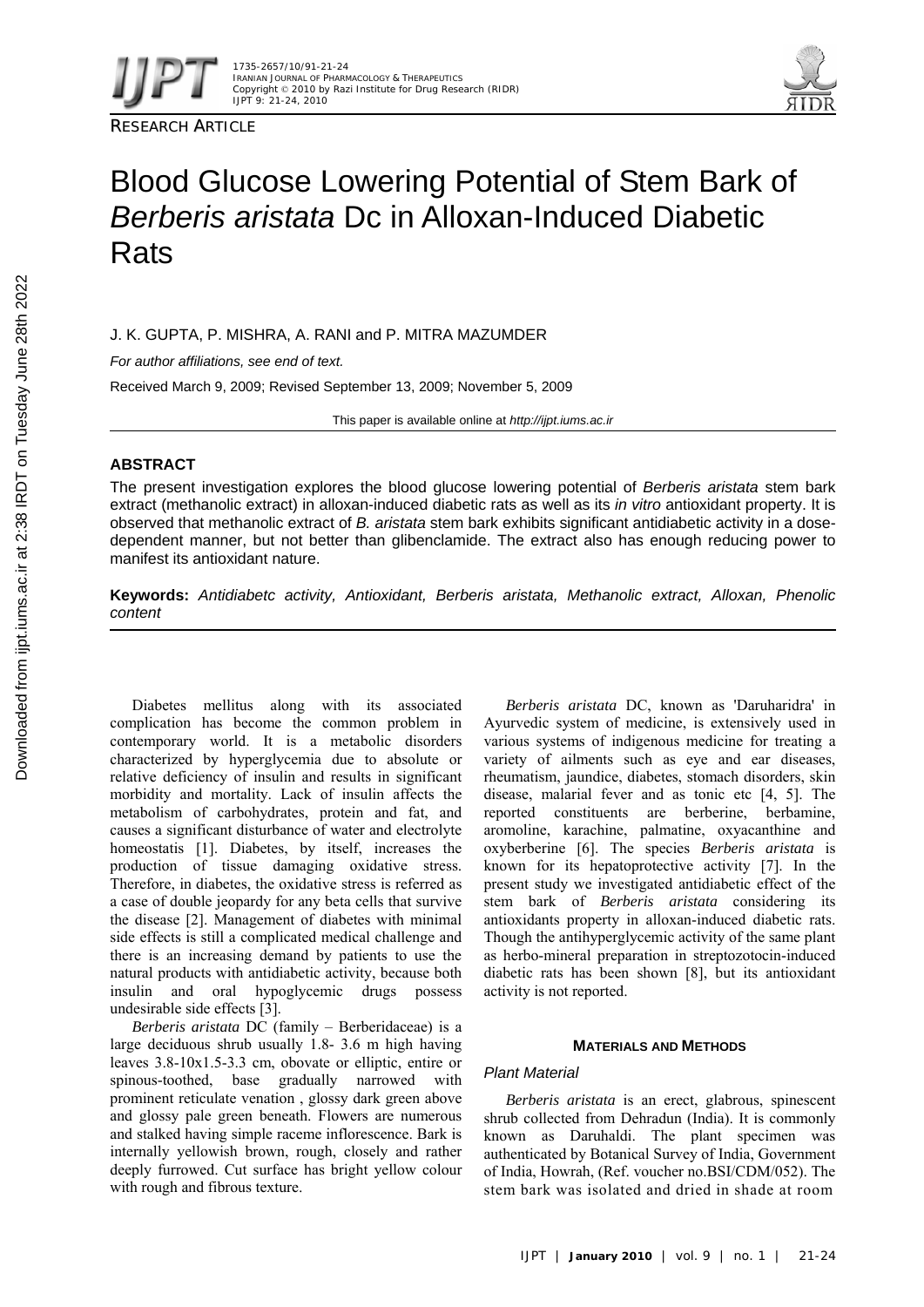**Study the diabetic nature of rate.** Table 1. Determination of LD<sub>50</sub> Value for *BERBERIS ARISTATA* study the diabetic nature of rat. extarct

| S.No.        | Extract                 | LD50 in mice<br>$(mg/kg \pm SEM)$ |  |  |  |
|--------------|-------------------------|-----------------------------------|--|--|--|
|              | Petroleum ether extract | $1710 \pm 35$                     |  |  |  |
| C            | Chloroform extract      | $1330 \pm 38$                     |  |  |  |
| $\mathbf{R}$ | Methanolic extract      | $1540 \pm 21$                     |  |  |  |
| 11           | $\cdot$ 1               |                                   |  |  |  |

All values are represented as Mean ± SEM

temperature. Dried material was coarse powdered and packed in soxhlet apparatus and extracted with petroleum ether (60-80 $^{0}$ °C), chloroform (61 $^{0}$ °C) and methanol  $(65^{\circ}C)$ .

#### *Animals*

Male wistar albino rats  $(150-200 \text{ g})$  and albino mice (25-30g) were obtained from the Animal house of Arya College of Pharmacy, Jaipur, (India) after obtaining approval from Institute's Ethics Committee. They were housed in standard environmental condition (at room temperature and 50% relative humadity) in standard cage and maintained on standard pellets, germinated grams, and water *ad libitum*. Prior to experimentation, the animals were fasted for 18 hours but free access to drinking water.

### *Experimental Method*

## *Acute toxicity study*

The LD50 values were determined by Miller and Tainter (1944) method [9]. Acute toxicity studies were conducted for all the extracts through intraperitonial route. The test was carried out on small group of male mice and nearly 50 % mortality was observed. The dose of 500 mg/kg body weight by oral route did not produce any toxic effect (Table 1).

## *Antidiabetic activity [10, 11]*

Male wistar albino rats (150-200g) were randomly divided into five groups with six animals in each group:

Group I (normal control): Carboxy methyl cellulose 1% w/v (0.5ml/100g of body wt, OD) was administered orally.

Group II (diabetic control): Alloxan (125 mg/kg of body wt.) was injected intraperitonially as a single dose and kept without any treatment to study the diabetic nature of rat.

Group III (standard): Alloxan (125 mg/kg of body wt.) was injected intraperitonially as a single dose and glibenclamide (10 mg/kg of body wt, OD) orally after 72 hours of Alloxan treatment.

Group IV (petroleum ether extract): Alloxan (125 mg/kg of body wt.) was injected intraperitonially as a sinsle dose and petroleum ether extract (500 mg/kg, OD) in 1% w/v CMC through oral route after 72 hours of Alloxan treatment.

Group V (chloroform extract): Alloxan (125 mg/kg of body wt.) was injected intraperitonially as a single dose and chloroform extract (500 mg/kg, OD) in 1 % w/v CMC orally after 72 hours of Alloxan treatment to

Group VI (methanolic extract): Alloxan (125 mg/kg of body wt.) injected intraperitonially as a single dose and methanolic extract (500 mg/kg of body wt, OD) in 1 % w/v CMC orally after 72 hours of Alloxan treatment to study the antidiabetic nature of abstract.

Alloxan monohydrate (125 mg/kg of body wt) was injected intraperitonially as a single dose in 18-hr previously-fasted rats to induce diabetics. After one hour of Alloxan administration, the rats were fed standard pellets and water *ad libitum*. The extracts in CMC  $(1\%$  w/v) were given after 72 hours of Alloxan treatment. Study was carried out for four days and blood glucose was determined. The fasting blood glucose level was determined after one hour of the extract / drug treatment and the blood sample was collected from tail vein.

Another group of animals were treated with alloxan (125 mg/kg, i.p.) and methanolic extract (250 mg/kg p.o.) and the study was extended for 15 days to determine the plasma level of cholesterol, total lipids, protein, urea, SGOT, SGPT and glucose using commercial available kits [ 12] (Span diagnostic Pvt. Ltd. Surat, India).

## *Antioxidant activity*

#### *Determination of Phenolic Content:*

The modified form of Folin Ciocalteu method [13] was used to determine total phenolic content of dried methanolic extracts. A calibration curve was made in the range 50-100 µg/ml of alcoholic gallic acid, for which 1 ml of alcoholic gallic acid solution was mixed to ten fold diluted Folin Ciocalteu reagent and the volume was made up to 6 ml and further mixed with 4 ml of sodium carbonate (0.7 M).

One ml of methanolic solution of dried extract (conc., 100 mg in 10 ml) was mixed with the same reagent in a similar manner and after one hour, the absorbance was measured at 680 nm spectrophotometrically for the determination of total phenolic content using following formula [ 14],

 $C = cv / m$ 

Where  $C =$  total phenolic content (mg/g of plant extract)

 $c =$  concentration of gallic acid (mg/ml from calibration curve)

 $v =$  volume of extract (ml)

 $m = wt$  of pure plant extract in gram

The recorded absorbance of the extract manifested nearly 72.7 µg / ml of Gallic acid (from calibration curve).

## *Determination of Change in Absorbance due to Reducing Power*

Reducing power of the extract was determined by Butyl Hydroxy Toluene (BHT) method of Yen and Chen  $[15]$ . The extract  $(20, 40 \text{ and } 60 \text{ mg/ml in})$ methanol) was mixed with an equal volume of 0.2 M Phosphate buffer (pH 6.6) and aqueous solution of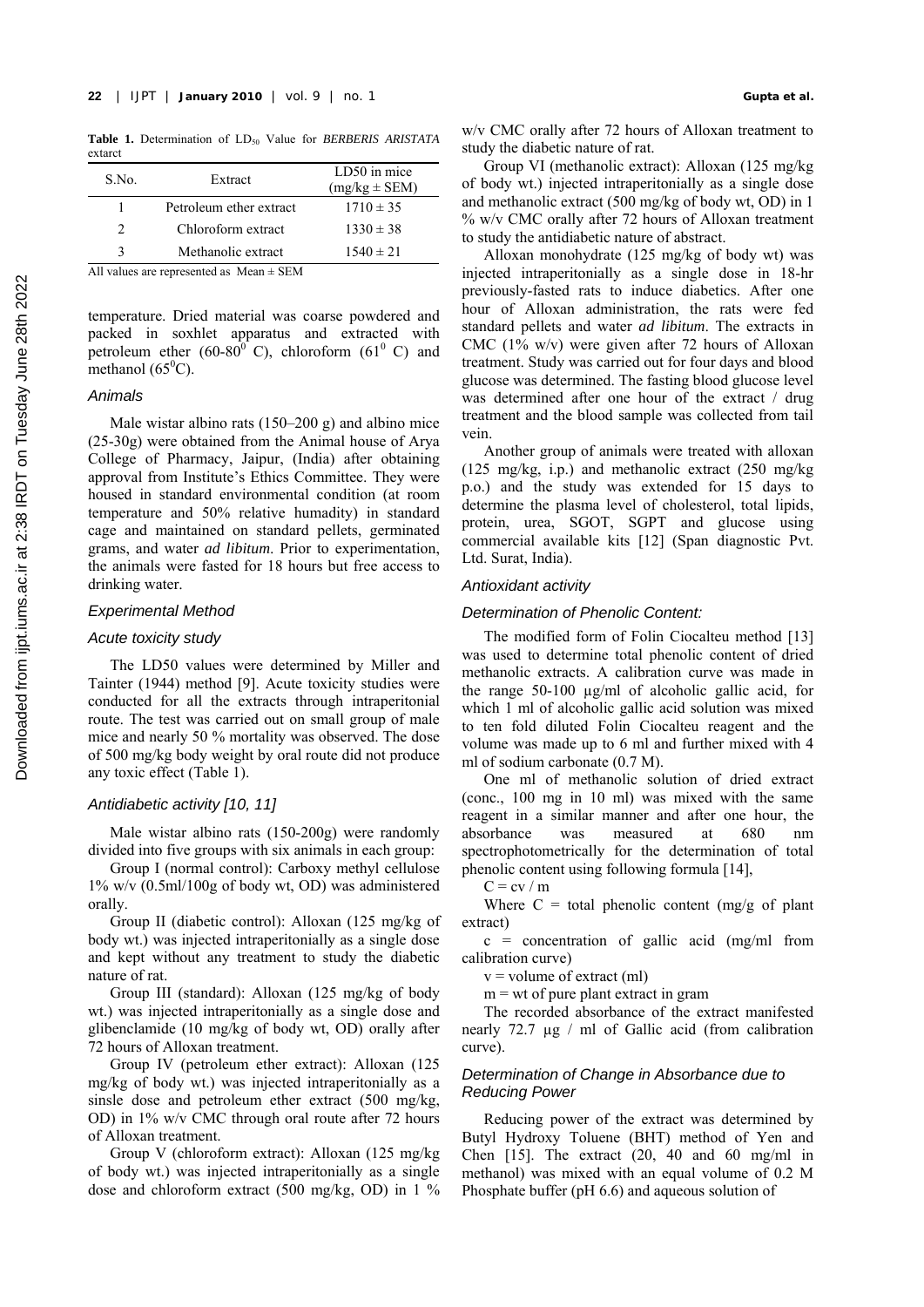|                         | Blood Glucose Level in mg/100 ml $\pm$ SEM |                   |                    |                     |                     |                    |  |
|-------------------------|--------------------------------------------|-------------------|--------------------|---------------------|---------------------|--------------------|--|
| Treatment               | Initial                                    | 1 <sub>hr</sub>   | 2 <sub>hr</sub>    | 4 hr                | 8 hr                | 4 th Day           |  |
| Normal control          | $90.84 \pm 1.21$                           | $87.51 \pm 1.58$  | $85.12 \pm 1.25$   | $82.15 \pm 1.05$    | $84.15 \pm 1.52$    | $85.06 \pm 2.01$   |  |
| Diabetic control        | $169.15 \pm 2.12$                          | $180.00 \pm 2.21$ | $174.12 \pm 1.56$  | $185.12 \pm 3.21$   | $195.12 \pm 2.14$   | $110.56 \pm 1.50$  |  |
| Glibenclamide           | $170.41 \pm 1.15$                          | $165.11 \pm 1.56$ | $142.22* \pm 1.21$ | $112.12** \pm 1.56$ | $105.50** \pm 1.50$ | $92.58***$ 1.25    |  |
| Petroleum ether extract | $180.45 \pm 1.15$                          | $174.15 \pm 1.25$ | $168.15 \pm 2.02$  | $165.12 \pm 1.25$   | $158.05 \pm 1.85$   | $150.01 \pm 1.50$  |  |
| Chloroform extract      | $174.12 \pm 1.28$                          | $168.10 \pm 2.85$ | $156.26 \pm 2.18$  | $155.15 \pm 2.52$   | $145.12* \pm 2.12$  | $141.01* \pm 3.18$ |  |
| Methanolic extract      | $7114\pm154$                               | $162.18 \pm 1.52$ | $145.16* \pm 3.15$ | $124.18** + 3.12$   | $98.98** + 2.12$    | $94.20***$ 3 14    |  |

**Table 2.** Effect of *BERBERIS ARISTATA* Extracts, Vehicle and Standard Drug on Blood Glucose Level of Alloxan-induced Diabetic Rats

 $n = 6$ ,  $\ast p < 0.05$  (significant),  $\ast \ast p < 0.01$  (more significant) compared with diabetic control

**Table 3.** Effect of Methanolic Extraxt on Body Weight, Serum Urea, Protein, Cholesterol, SGOT, SGPT and Total Lipids in Diabetic Rats

| Group                                                                                                                                    | Initial body      | Final body weight Blood glucose |                                       | Urea                 | Protein                          | Cholesterol                                                                    | <b>SGOT</b>            | <b>SGPT</b>              | Total lipids                       |
|------------------------------------------------------------------------------------------------------------------------------------------|-------------------|---------------------------------|---------------------------------------|----------------------|----------------------------------|--------------------------------------------------------------------------------|------------------------|--------------------------|------------------------------------|
|                                                                                                                                          | weight $1st$ day  | $15th$ dav                      | mg/kg                                 | mg/dl                | mg/dl                            | mg/dl                                                                          | IU/dl                  | IU/dl                    | mg/dl                              |
| Normal<br>control                                                                                                                        | $198.5 \pm 3.02$  | $205.8 \pm 1.15$                | $84.21 \pm 5.17$                      |                      | $31.91 \pm 1.18$ $2.85 \pm 1.05$ | $71.50 \pm 5.79$                                                               | $46.15 \pm 2.20$       |                          | $64.25 \pm 1.25$ 150.50 $\pm$ 5.25 |
| Diabetic<br>con-<br>trol                                                                                                                 | $185 \pm 1.59$    | $180.1 \pm 2.25$                | $258.12 \pm 5.52$                     | $135.10 \pm$<br>1.25 |                                  | $0.57\pm0.95$ $233.31\pm2.15$ $241.50\pm2.05$ $189.15\pm1.50$ $350.25\pm15.25$ |                        |                          |                                    |
| Glibenclamide<br>$10 \text{ mg/kg}$                                                                                                      | $185.5 \pm 1.25$  | $197.0 \pm 2.95$                | $103.14** \pm 2.98$                   | $49.50**$ ±          | $0.80 \pm 1.01$                  | $78.50** +$<br>3.15                                                            | $99.5*** \pm 1.65$     | $115.5***$ ±<br>3.17     | $175.10** \pm$<br>9.01             |
| B. aristata<br>$250 \text{ mg/kg}$                                                                                                       | $176.15 \pm 2.15$ | $189.19 \pm 5.61$               | $135.17** \pm 2.15$                   | $85.14** \pm$        | $0.95 \pm 0.50$                  | $74.15***$<br>1.85                                                             | $155.15** \pm$<br>3.12 | $170.5* \pm 1.50$        | $178.20** +$<br>5.1                |
| B. aristata<br>$500 \text{ mg/kg}$                                                                                                       | $184.5 \pm 6.5$   |                                 | $188.80 \pm 5.10$ $115.12** \pm 6.12$ | $58.12** \pm$        | $0.98 \pm 0.31$                  | $61.71**$ ±<br>0.17                                                            | $115.5***$ ±<br>1.95   | $141.5$ ** $\pm$<br>1.50 | $152.51** \pm$<br>5.15             |
| Values are Mean $\pm$ SEM compared to diabetic control group, significant $p$ < 0.05 and very significant $\pi$ <sup>-*</sup> $p$ < 0.01 |                   |                                 |                                       |                      |                                  |                                                                                |                        |                          |                                    |

Potassium ferricyanide (1  $\%$  w/v). The mixture was incubated at  $50^{\circ}$ C for 20 min. An equal volume of 1 % w/v of aqueous solution of trichloroacetic acid was added to the mixture and centrifuged at 6000 rpm for 10 min. Supernatant: distilled water: ferric chloride (0.1 % w/v) were mixed in the ratio 1:1:2 and the absorbance were measured with spectrophotometer at 700 nm. The increase in absorbance signified the increase in reducing power.

#### *Statistical Analysis*

The results were analyzed with one way analysis of variance followed by Dunnett t-test and *p* values < 0.05 were considered significant. Groups were compared with control group.

## **RESULTS**

 Acute toxicity studies were conducted for all the extracts through intraperitonial route. The test was carried out on small group of male mice and nearly 50 % mortality was observed. The dose of 500 mg/kg body weight by oral route did not produce any toxic effect (Table 1).

 The antidiabetic activity of methanolic extract of the stem bark of *Berberis aristata* was significantly observed at 1, 2, 4 and 8 hr and  $4<sup>th</sup>$  day of treatment compared to diabetic control (Table 2). Administration of alloxan monohydrates (125 mg/kg) led to elevation of blood glucose level. The hypoglycemic effects of the methanolic extract of the stem bark of *B. aristata* and glibenclamide (10 mg/kg) on diabetic rats are shown in Table 3. Daily treatment with 250 mg/kg and 500 mg/kg

of methanolic extract of *B. aristata* led to a dosedependent fall in blood sugar levels.

Changes in body weight of diabetic rats were observed which was normalized by *B. aristata* extract significantly but not better then glibenclamide. Administration of *B. aristata* extract even at a dose of 250 mg/kg showed marked decrease in the level of blood urea, total protein, SGOT, SGPT, cholesterol and lipids.

The total phenolic content of methanolic extract was observed to determine the antioxidant property. It was found to be 7.27 mg/g of dried extract (Table 4). The reducing power of the extract was found to be less than the known standard BHT.

#### **DISCUSSION**

The study reports the blood glucose lowering potential and *in vitro* antioxidant activity of methanolic extract of stem bark of *Berberis aristata* DC. Though the anti diabetic activity of the same plant was shown by

**Table 4.** Total Phenolic Content of *B. aristata* stem bark (methanolic extract)

|                                    |       | Absorbance at 680 nm | <b>Total Phenolic</b> |         |                                     |
|------------------------------------|-------|----------------------|-----------------------|---------|-------------------------------------|
| Extract/Drug                       |       | П                    | Ш                     | Average | Content of dry<br>extract<br>(mg/g) |
| Methanolic<br>Extract<br>(10mg/ml) | 0.304 | 0.305 0.305          |                       | 0.305   |                                     |
| Gallic Acid<br>$(50 \mu g/ml)$     |       | 0.176 0.175 0.176    |                       | 0.176   | 7.27                                |
| Gallic Acid<br>$(100 \mu g/ml)$    | 0.458 | 0.460                | 0.460                 | 0.460   |                                     |